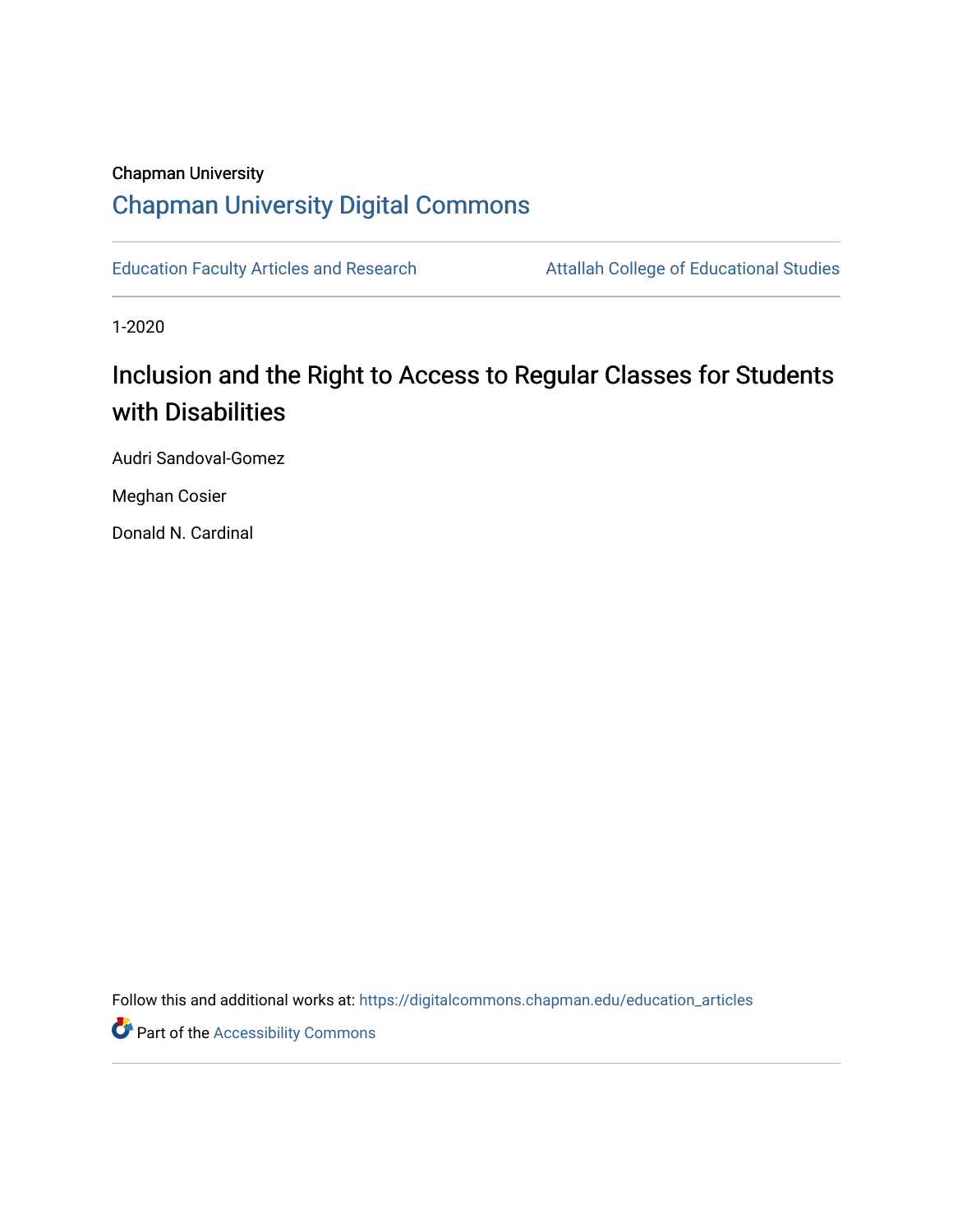## Inclusion and the Right to Access to Regular Classes for Students with **Disabilities**

### **Comments**

This article was originally published in International Electronic Journal of Elementary Education, volume 12, issue 3, in 2020. <https://doi.org/10.26822/iejee.2020358216>

### Creative Commons License



This work is licensed under a [Creative Commons Attribution-Noncommercial-No Derivative Works 4.0](https://creativecommons.org/licenses/by-nc-nd/4.0/) [License](https://creativecommons.org/licenses/by-nc-nd/4.0/).

Copyright T&K Academic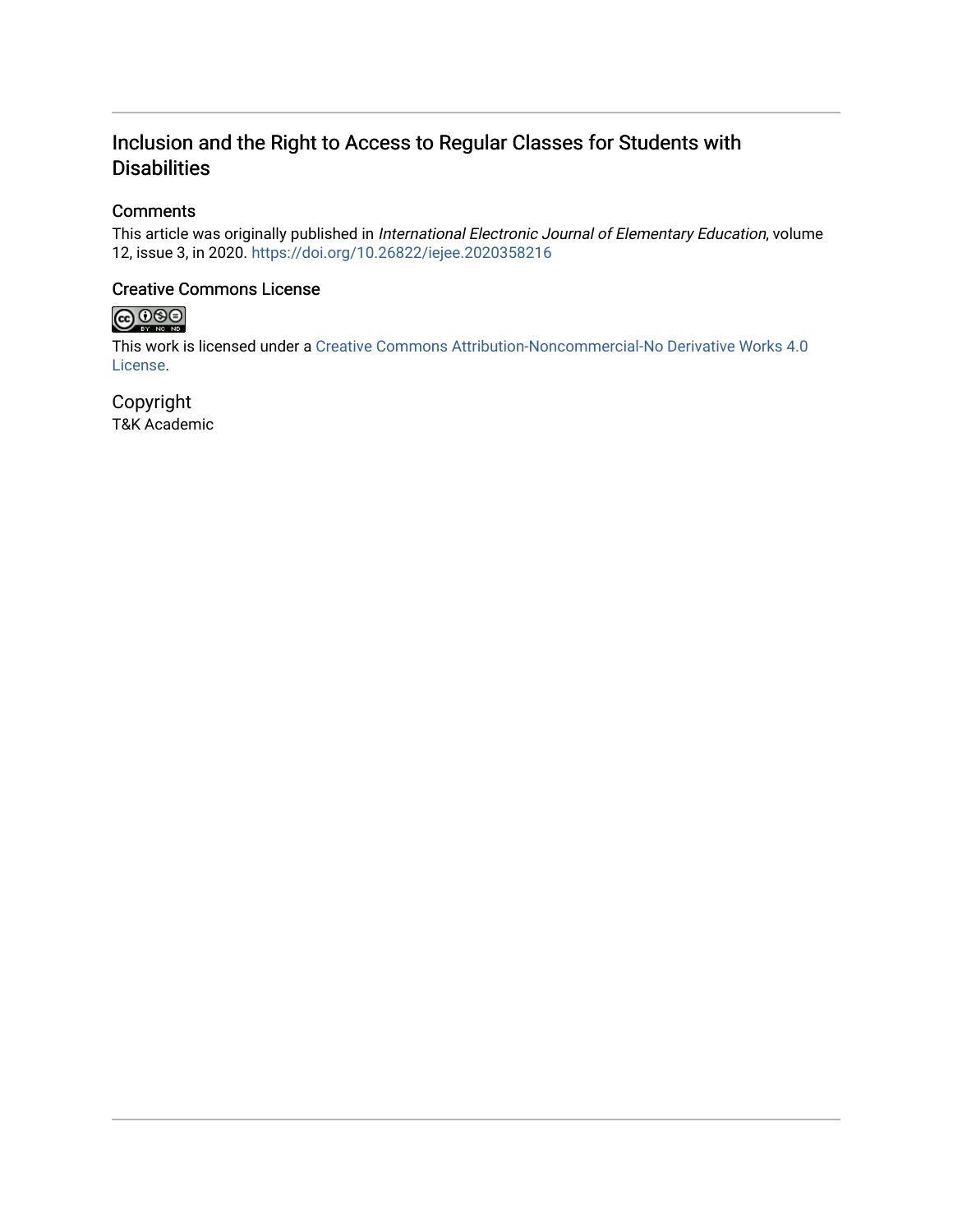INTERNATIONAL ELECTRONIC<br>JOURNAL OF ELEMENTARY EDUCATION

## **Inclusion and the Right to Access to Regular Classes for Students with Disabilities**

**Audri Sandoval-Gomeza, Meghan Cosierb, Donald N. Cardinalc**

| 9 September 2019       |  |
|------------------------|--|
| 20 October 2019        |  |
| 12 December 2019       |  |
| ISSN: 1307-9298        |  |
| Copyright © IEJEE      |  |
| www. <b>iejee</b> .com |  |
|                        |  |

DOI: **10.26822/iejee.2020358216**

#### **Introduction**

lejee

In the past decades many countries have made progress toward increasing access to quality education for students with disabilities, yet The World Bank (2019) estimates that 85% of children with disabilities continue to lack access to any schooling. The right to access for K-12 students with disabilities has been recognized globally and locally in many countries across the world (United Nations Education, Scientific and Cultural Organization [UNESCO], 2016), with each country making decisions on how to increase access to regular classes based on local contexts and needs. The result is the development of innovative policy and practice that support access to regular classes. These innovative policies and practices highlight the promise of access, equity, and inclusion for students with disabilities. We acknowledge that "inclusion" is not an end, but rather something we are all working toward. We agree with the UNESCO (2016) definition of inclusive education which states, "a process of addressing and responding to the diversity of needs of all learners through increasing participation in learning, cultures and communities, and reducing exclusion from education and from within education" (p. 86). Furthermore, we support the notion that, "Inclusion and equity in and through education is the cornerstone of a transformative education agenda" (p. 8). Collectively sharing our work and communicating and collaborating in regions across the world helps us learn from each other and enact such a transformative agenda. By doing this, we can focus on increasing access and equity for some of the most marginalized students including students in poverty, women and girls, and students with disabilities. In an effort to promote such communication and collaboration to enact a transformative agenda, the collection of articles in this special issue allows us to highlight the work of increasing equity and access in a number of areas including transition, students with complex support needs, students with Autism, collaboration, and policy.

When considering best practices and policy for elementary age individuals with disabilities, accounting for the longterm outcomes for these individuals is essential; our focus on the short-term must surely be connected to the intended long-term outcomes (Ryndak, Alper, Hughes, & McDonnell, 2012). In "Her Voice: Engaging Girls with Disabilities in STEM Careers," Griffiths, Miles Nash, Maupin and Mathur propose a framework for policy and practice that promotes concrete ways of thinking about shoring up the pipeline for girls with disabilities for careers in STEM.

In considering access to education and transition to employment, we must include students with more complex or extensive support needs (ESN) in our discussions. Both Hanreddy and Ӧstlund and Cosier, Sandoval-Gomez, and Cardinal present perspectives on access and inclusion for populations of students with disabilities considered to have complex or extensive support needs. Hanreddy and Östlund provide a discussion around the potential impact of "alternate curricula" on access for students with disabilities in the US and Sweden, while Cosier, Sandoval-Gomez, and Cardinal demonstrate considerations for identifying factors associated with placement and access for students with ESN. Both articles represent the necessary inclusion of students with ESN in discussions around access and inclusion.

While Hanreddy and Östlund focus on the US and Sweden, articles by Nguyen, Villa, Le, Thousand and Pham focus on access and inclusion in Vietnam more broadly, with Tran, Pham, Mai, Le and Nguyen focusing on individuals with Autism labels. Both articles lend an important and necessary contribution to the field in terms of how developing countries are supporting access and inclusion for all students.

While many articles focus on specific areas of inclusion and access, Taub and Foster widen the lens to look at international policy and the implications of policy on the inclusion of students with disabilities. Taub and Foster attempt to reduce the barriers to cross-cultural research of inclusive practices by investigating the use of terms inclusion and intellectual disability across six countries to potentially improve collaboration and facilitate the generalization of practices.

Lastly, Solone, Thornton, Chiappe, Perez, Rearick, & Falvey provide an overview of best practices on creating a collaborative culture for inclusive education. The authors provide us with a reminder of the importance of collaboration across multiple entities in order to develop sustainable practices of inclusive education.

The articles included in this special issue point to the multi-faceted aspects of inclusive education that must be considered as we support the movement to equity and access for all students. We acknowledge that the articles do not represent all perspectives or all areas of the world. There are many scholars and practitioners working in inclusive education all around the world, and these perspectives are valued; we hope to see future articles represent work in areas not included in these articles, including the South Asia, Australia, and the Global South.

a Audri Sandoval-Gomez, Thompson Policy Institute on Disability, USA. E-mail: agomez@chapman.edu bMeghan Cosier, Attallah College of Educational Studies, USA. E-mail: cosier@chapman.edu c Donald N. Cardinal, Chapman University, USA.E-mail: :cardinal@chapman.edu

© 2020 Published by T& K Academic. This is an open access article under the CC BY- NC- ND license. (https://creativecommons.org/licenses/by/4.0/)